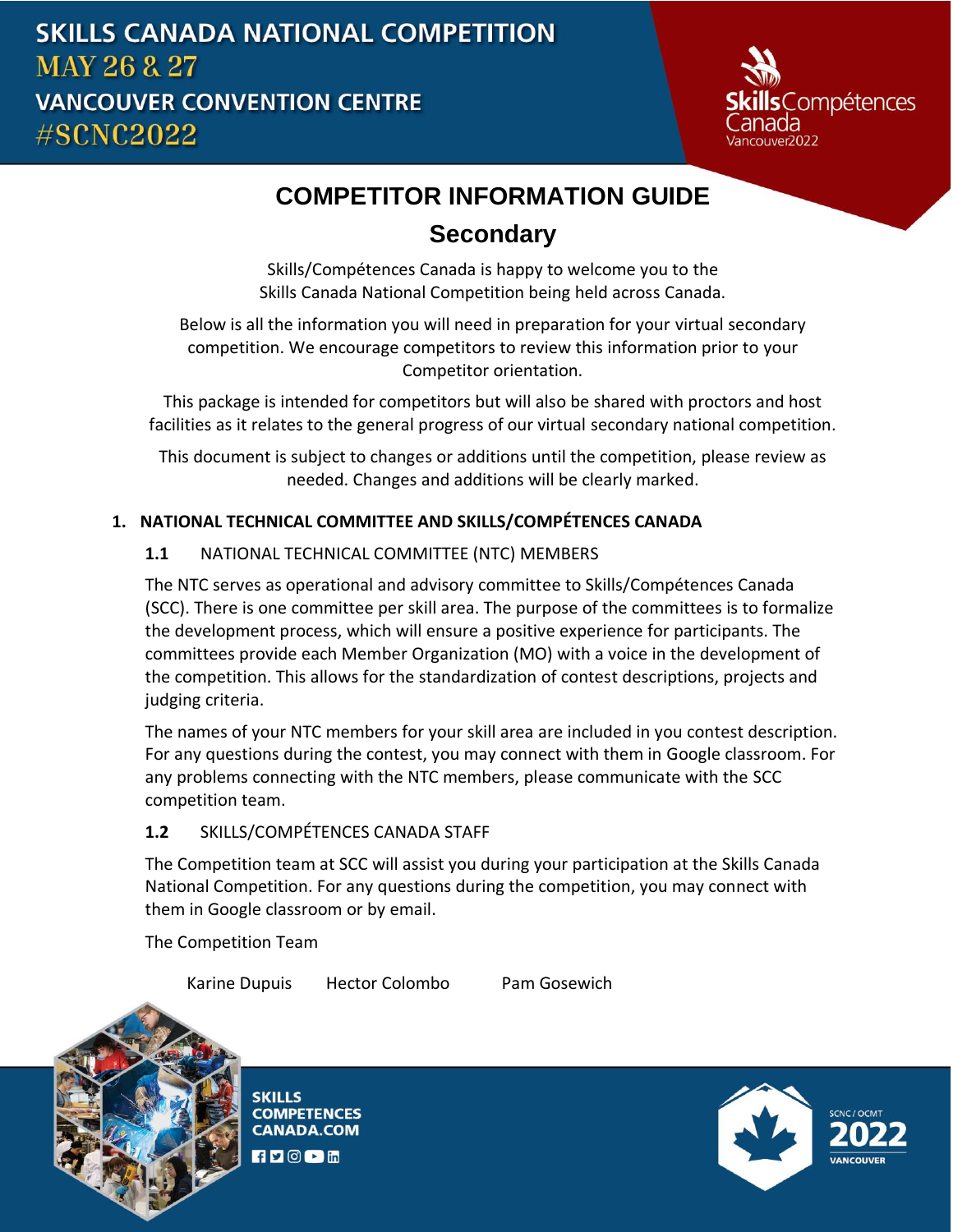

The Competition Team may be reached anytime at [scvncsupport@skillscanada.com](mailto:SCVNCsupport@skillscanada.com)

### **2. VIRTUAL PLATFORM**

The SCNC for the secondary level will be hosted in Google Classroom. The secondary competitions will not be live and competitors will participate in their own time zone as per the schedule provided on our website.

There are some exceptions where skills are hosted live in Google Meets. If this applies to you, details on these live Google Meets competitions will be shared during the proctor orientation.

Once you are registered, you will receive your welcome email. In this email, competitors and proctors will receive their Google Classroom access information which will be used during the competition.

For any IT problems with Google Classroom during the competition, please communicate directly with Hector Colombo, our Google specialist and competition team member at: [hectorc@virtualskillscanada.com.](mailto:training@magisted.ca)

#### **3. IT REQUIREMENTS**

In order to access Google Classroom during the competition, we suggest the following IT equipment is accessible to competitors and proctors.

- Laptop or desktop computer with internet access
- Strongly recommend using a wired internet connection versus a wireless connection.
- The proctor should have access to a cell phone or camera if they need to submit photos or videos to NTC for assessment.
- Except for IT skills, we strongly recommend closing all other computer applications and only open Google Classroom
- Access to a printer in case documents need to be printed

## **4. SKILL COMPETITION INFORMATION ON THE SCC WEBSITE\***

You may access your competition information on our website. By clicking this [link](https://www.skillscompetencescanada.com/en/event/skills-canada-national-competition-2022/) you will be directed to our SCNC 2022 page. By clicking on the Event Documents section from the left menu, you have access to the following documents:



**SKILLS COMPETENCES CANADA.COM** 

 $fD$  or  $m$ 

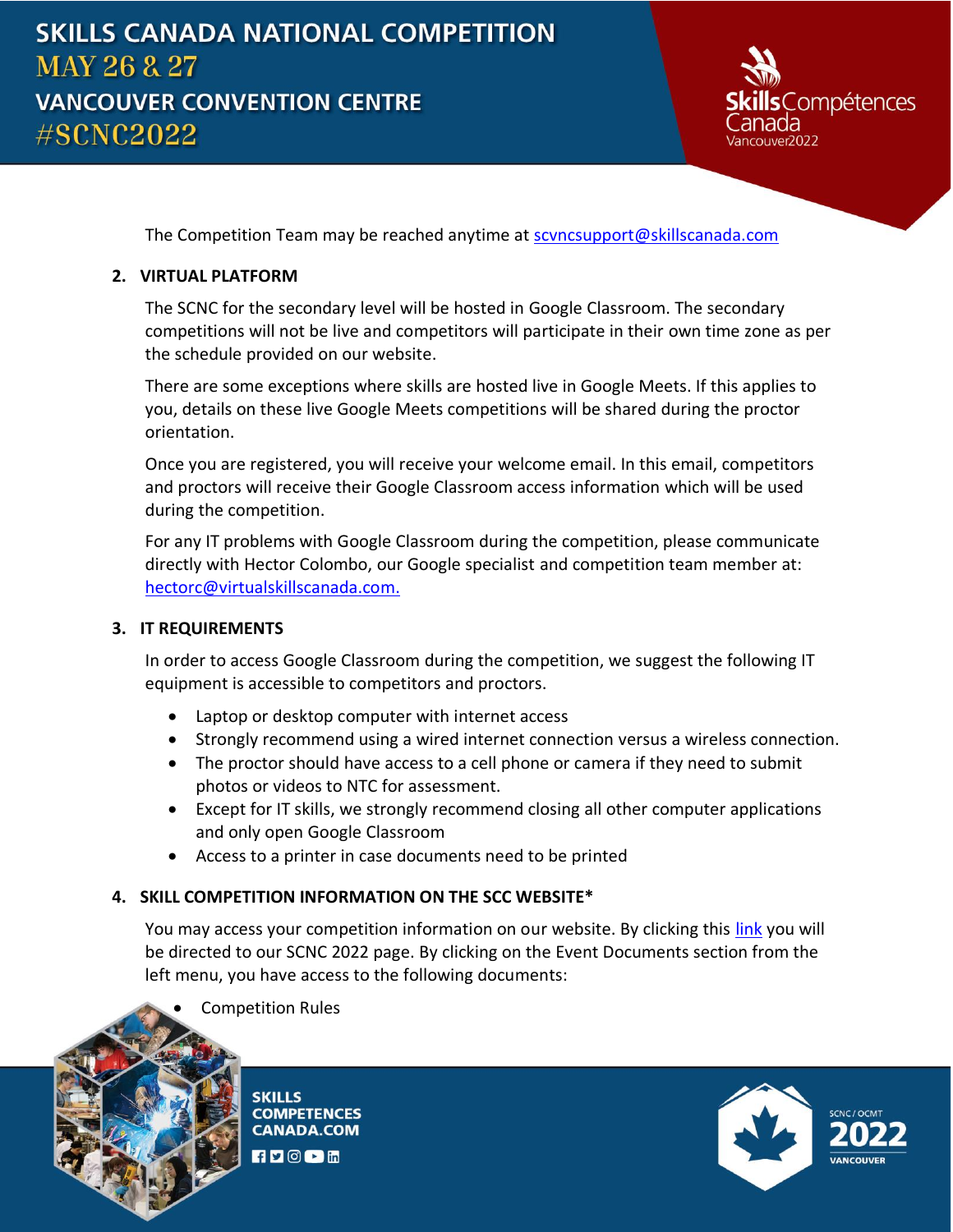

And by clicking on the Competition Documents section in the left menu, then choosing your respective skill, you have access to the following documents:

- Competition Documents
- Competition Schedule
- Proctor Description

\*Whenever 'website' is mentioned in this document, please refer to this section to access the link.

# **5. SCHEDULE**

Your competition schedule has been posted on our website. Any changes to this schedule will be shared with competitors and proctors on orientation day in Google classroom.

## **6. PROCTOR**

Identification of a proctor is required to compete at SCNC in the virtual secondary category. Your Provincial/Territorial skills office will assist you in this selection. For additional details on Proctor requirements, please refer to your skill page on our website to access your Proctor description.

## **7. ASSESSMENT**

Assessment will be conducted by the NTC with the help of the Proctors. Pictures and videos might be necessary for the NTC to be able to finalize assessment. If that is the case for your skill area, this information will be shared during the proctor orientation and on Google Classroom.

## **8. DOCUMENT SHARING**

If any photos, videos, or documents need to be submitted to the NTC, they MUST be uploaded in Google Classroom. This will be the only approved way of sharing with the NTC. Videos, photos, and documents received by email or other transfer method, will not be accepted. Again, the Google Classroom access information will be in your welcome email.

# **9. MATERIAL AND EQUIPMENT**

The material and equipment necessary to participate at SCNC is included in your contest description or in a separate document which is posted on your skill page on our website.



**SKILLS COMPETENCES CANADA.COM**  $f \circ \text{O}$   $\blacksquare$  in

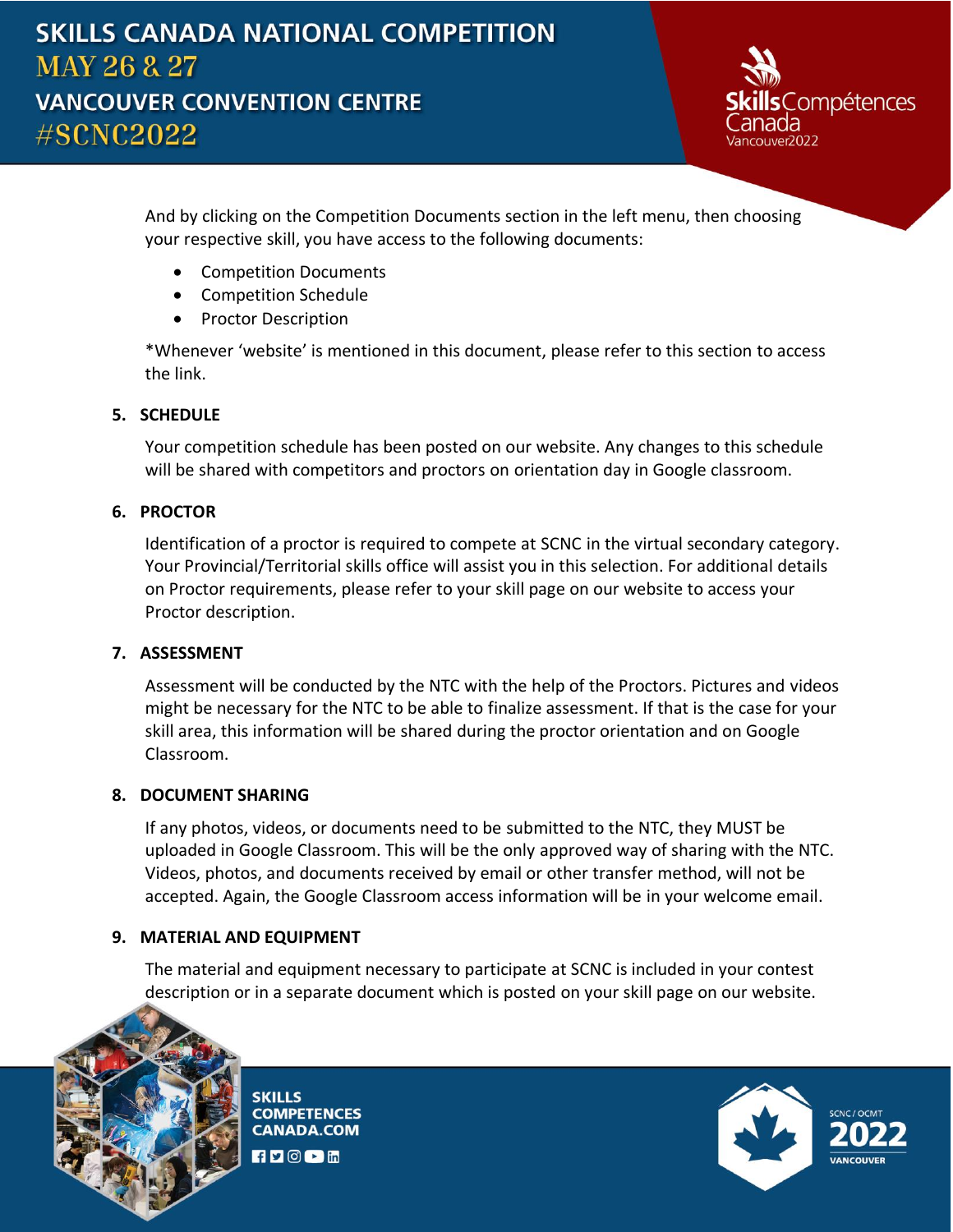# **SKILLS CANADA NATIONAL COMPETITION MAY 26 & 27 VANCOUVER CONVENTION CENTRE** #SCNC2022



### **10. COMPETITOR SPACE**

We strongly recommend that your competitor space be set-up prior to orientation. Safety is our main concern, competitors and proctors must keep this in mind when doing set-up. If there are any specific set-up requirements, they will be included on our website on your skill page.

### **11. HEALTH AND SAFETY**

### **11.1** SAFETY PROGRAM

The health and safety of our competitors, proctors and any SCNC participants is the utmost importance to SCC. You can find our health and safety manual in Google Classroom which includes mandatory forms that will need to be completed and signed off prior to competition commencement. All forms will be signed using JotForm which is an electronic signature platform.

## **11.2** COVID-19 PROTOCOL

The COVID guidelines already in place within the participants' jurisdiction would need to be followed during the SCNC. It is the responsibility of the participants (Competitor, Proctors, NTC members, and anyone onsite during the competition) to ensure that the COVID guidelines are respected.

#### **12. INTERPRETATION**

In most cases, the proctor will act as interpreter during the competition. As per the contest description, competitors should advise SCC as soon as possible if interpretation is required.

#### **13. COMPETITOR ORIENTATION**

The competitor orientation will not be live but be shared with competitors and proctors in a pre-recorded video. This video will be accessible on Google Classroom. Viewing the competitor orientation video is mandatory for all competitors and proctors. The Orientation is an excellent way for you to receive skill specific information and to confirm you have the material and equipment needed for your competition. We recommend you view the orientation video prior to 2pm PST on the competitor orientation day. For any questions, you can reach the NTC by posting a message on Google Classroom. Competitors must sign-off to attest that they have viewed the orientation video. The JotForm link for sign-off will be in your Google Classroom.



**SKILLS COMPETENCES CANADA.COM**  $f$   $\blacksquare$   $\odot$   $\blacksquare$  in

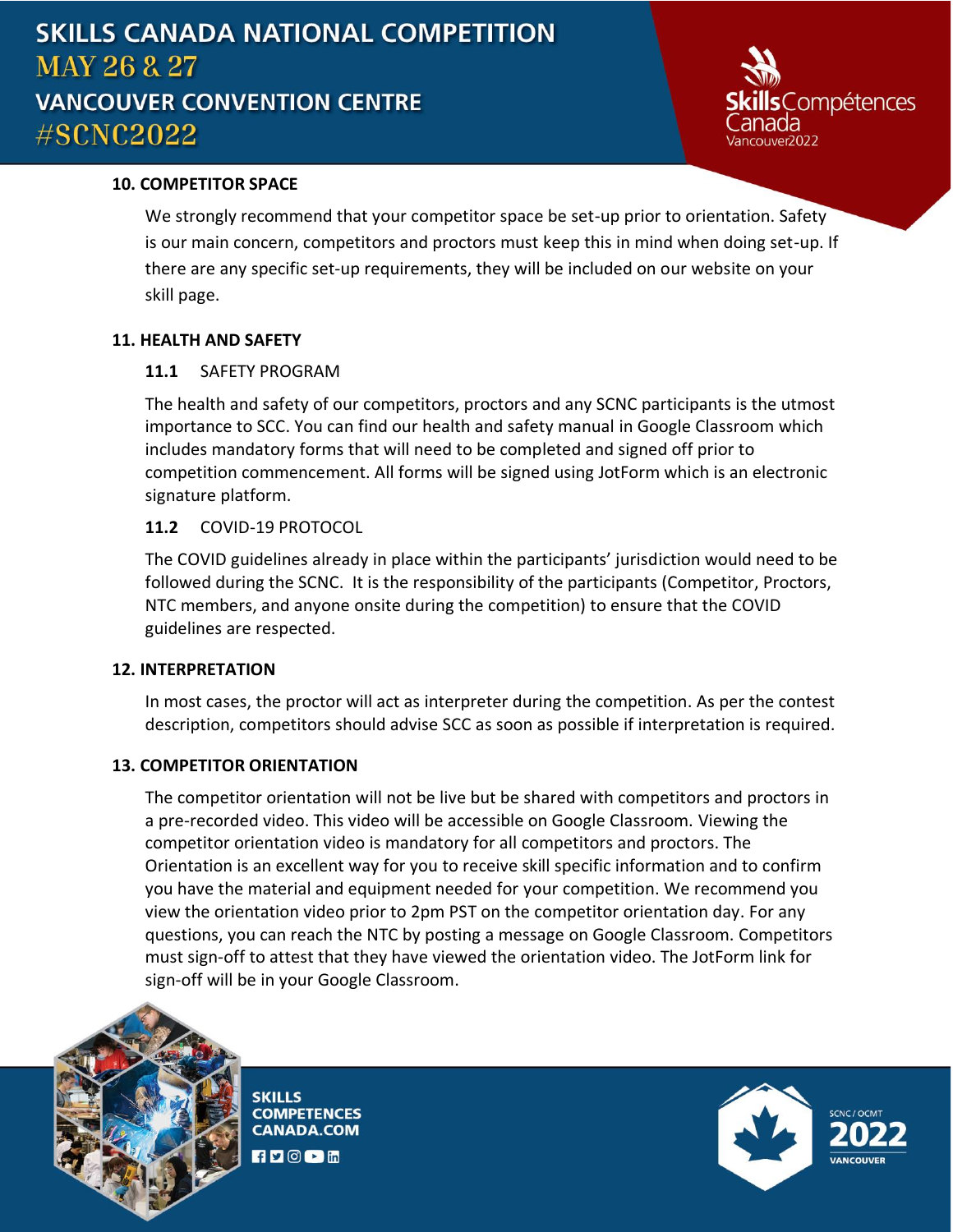**Compétences** 

## **14. FEATURING COMPETITORS ON SITE AND VIRTUALLY**

Competitors must provide a headshot of themselves which will be featured on screen at the Opening Ceremony and on the competition floor at SCNC. This photo should be taken against a white wall if possible, and preferably with their team shirt or a black shirt with no logo. This photo must be provided by May 20<sup>th</sup> and uploaded [here](https://skillscanada1-my.sharepoint.com/:f:/g/personal/onedriveadmin_skillscanada_com/EiDDBiQ_fClOrJUrrSZiyc4BuW2C0oDlIwK5CHk4wm05bw?e=VP4VRf). Please read below the naming convention which indicates how to name the photo file. This will ensure we have all the correct information to include the photo in the right place.

Competitors can also provide a shout out video for the Opening Ceremony. This video should be between 30 and 60 seconds. The video must be provided by May 20<sup>th</sup> and uploaded [here](https://skillscanada1-my.sharepoint.com/:f:/g/personal/onedriveadmin_skillscanada_com/EgOooLr8al1Jhv6jMecNCI8BG-QaPeEH72KMFeHWmBVxvA?e=Prdqr2). This video is to wish good luck to the competitors from their region. Examples of messages are:

I'm (Name) from (region) competing in (trade) at SCNC 2022. Now let's go to the (region) competitors. Good luck to all of you, you are all winners! OR Go Team (region)! We are rooting for you!

## **14.1** UPLOADING OF VIDEOS AND PHOTOS

Please save the files using the following naming convention: SCNC22\_Skill#\_Province\_First Name\_Last Name (SCNC22\_32\_NB\_John\_Doe).

Proctors may submit general photos and videos of the competitors in action during the competition with the Dropbox link that will be provided to you. These photos and videos will be showcased on the live stream which can be seen on SCC's YouTube Channel and at the venue. Please send the videos and photos within an hour of being taken so that they can be featured the same day on the livestream. Due to the privacy of under aged competitors, we recommend that these photos and videos do not share the identity of these competitors.

## **15. OPENING AND CLOSING CEREMONY**

Our ceremonies will be live streamed for you to watch on SCC's YouTube Channel.

Opening Ceremony on May 25th from 4:15pm to 5:30pm PDT.

Closing Ceremony on May 28 from 12:00 – 2:30pm PDT.

# **16. GRIEVANCE PROCESS**

SCC has developed a virtual grievance process to support our virtual competitions and ensure integrity and fairness. You can find this process in the competition rules.



**SKILLS COMPETENCES CANADA.COM**  $f$   $\blacksquare$   $\odot$   $\blacksquare$  in

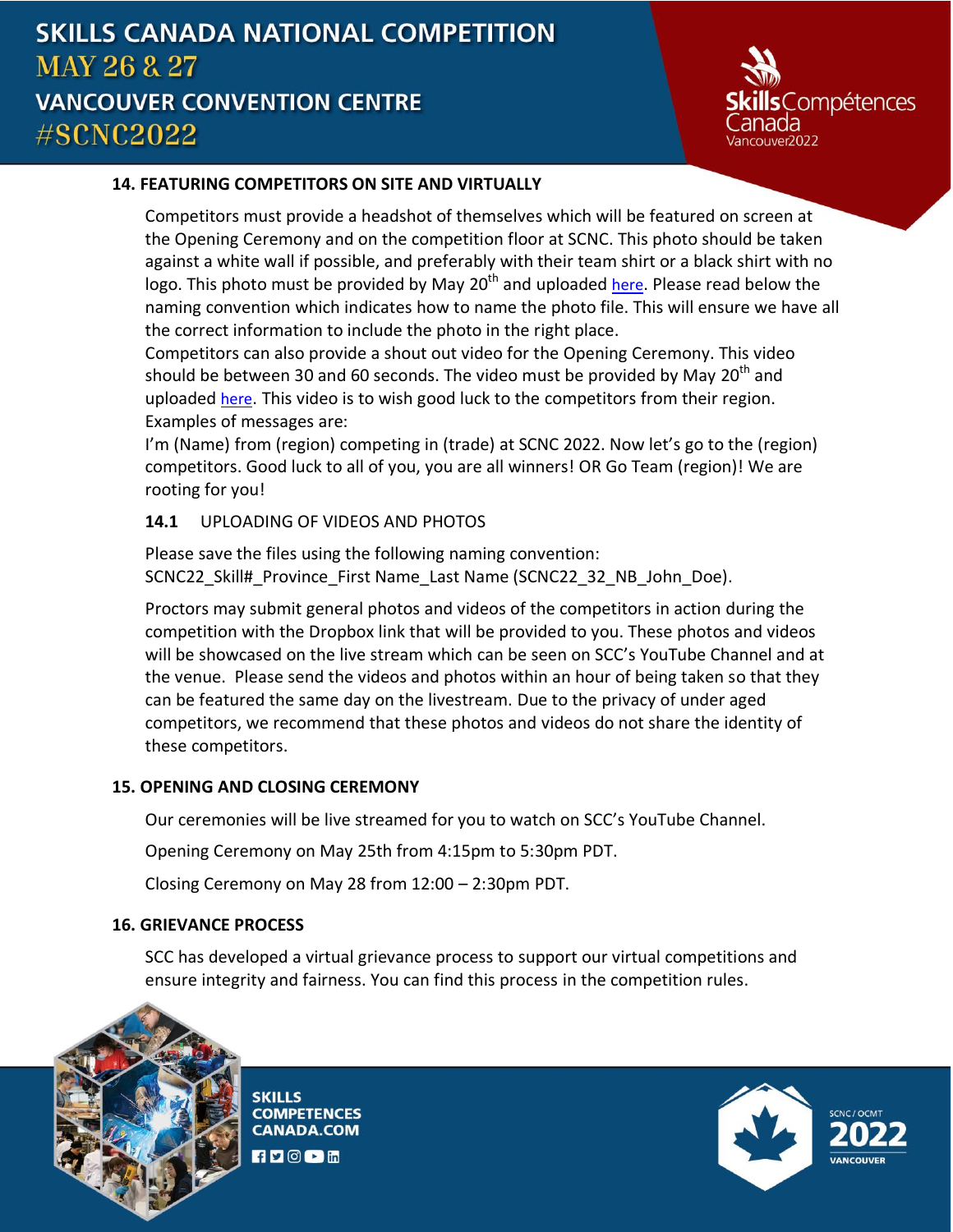# **SKILLS CANADA NATIONAL COMPETITION MAY 26 & 27 VANCOUVER CONVENTION CENTRE** #SCNC2022



## **17. DAILY ALLOWANCE**

During the SCNC participants will be provided with a daily allowance. This allowance will be provided by SCC via your Provincial/Territorial skill office. The amount of this allowance is based on your required time commitment and the allowable amount as per the government regulations. Your refund will be provided to you from your Provincial/Territorial skill office.

### **18. SCNC 2021 SOUVENIR SHIRT ORDER PROCESS**

Each Competitor will be sent a souvenir t-shirt and swag bag. Your respective Member Organization is responsible for ordering. Please make sure you have given them the information below:

- First Name
- Last Name
- Email address
- Phone number
- Mailing address (Please do not use a PO box as t-shirts cannot be shipped to PO boxes)
- Select men's or a ladies t-shirt
- Your t-shirt size. (We will not be able to replace your t-shirt if the wrong size is ordered.)

#### **19. JOTFORM**

JotForm will be used for any documents that needs to be signed or documented during the competition. All links to JotForm will be included in your Google Classroom.

#### **20. COMMUNICATIONS**

#### **20.1** MEDIA REQUESTS

- If you receive a request from media for an interview, please contact the Skills/Compétences Canada (SCC) National Office and they will coordinate this interview directly with media. The media contact is Michèle Rogerson from SCC at 613-266-4771 or [micheler@skillscanada.com.](mailto:micheler@skillscanada.com) This will ensure we track all media requests and that they receive the necessary information.
- If you receive a media request, please respond promptly as media works on a tight timeline.



**SKILLS COMPETENCES CANADA.COM**  $f \triangleright \lbrack 0 \triangleright \rbrack$  in